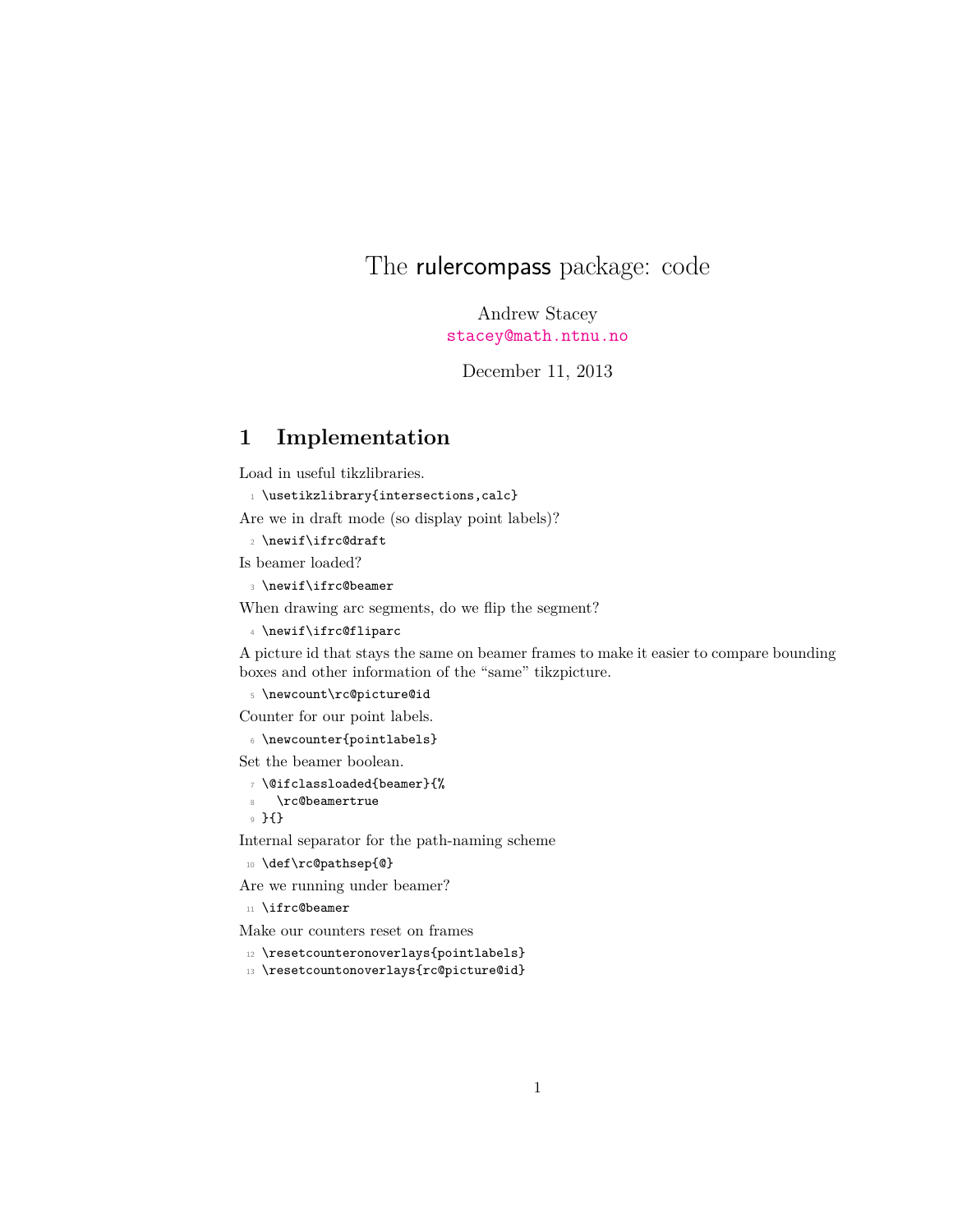Define an overlay-aware style

```
14 \tikzset{
15 alt if exist/.code args={#1#2#3}{%
\verb|16| & \verb|\@ifundefined{path@\the\rcornerc@picture@id @#1}{\%}17 \pgfkeysalso{#2}%
18 }{
19 \alt<.-\csname path@\the\rc@picture@id @#1\endcsname>{%
20 \pgfkeysalso{#2}%
21 }
22 \pgfkeysalso{#3}%
23 \frac{1}{2}24 \, }%
25 },
```
Save a path when it is used to compute a point

<sup>26</sup> intersection/save/.code={%

```
27 \only<.>{%
28 \begingroup
29 \tikz@intersect@path@names@parse#1\tikz@stop
 30 \protected@write\pgfutil@auxout{}{%
31 \string\global\string\@namedef{path@\the\rc@picture@id @\tikz@intersect@path@a}{\the\b
32 \string\global\string\@namedef{path@\the\rc@picture@id @\tikz@intersect@path@b}{\the\b
 33 }%
 34 \endgroup
35 }%
36 }
37 }
Define overlay-aware versions of the main macros.
```

```
38 \newcommand<>\compass[3][]{%
39 \draw#4[#1,ruler compass/compass={#2}{#3}];
40 }
41
42 \newcommand<>\ruler[3][]{%
43 \draw#4[#1,ruler compass/ruler={#2}{#3}];
44 }
```
The \point macro is doubly overlay aware. If the intersection has already been computed (say, on another slide of the same picture), reuse it.

```
45 \newcommand<>\point[4][]{%
46 {%
47 \advance\c@pointlabels by 1\relax
48 \xdef\rc@temp{\thepointlabels}%
49 }%
50 \edef\rc@tempa{\the\rc@picture@id}%
51 \expandafter\ifx\csname rc@id@\rc@temp\endcsname\rc@tempa
52 \path#5 (\rc@temp) node[ruler compass/point,#1] \};
53 \text{ }\theta54 \path#5 [name intersections={use=#2 and #3}] (intersection-#4) node[ruler compass/point,#1
55 \fi
56 }
```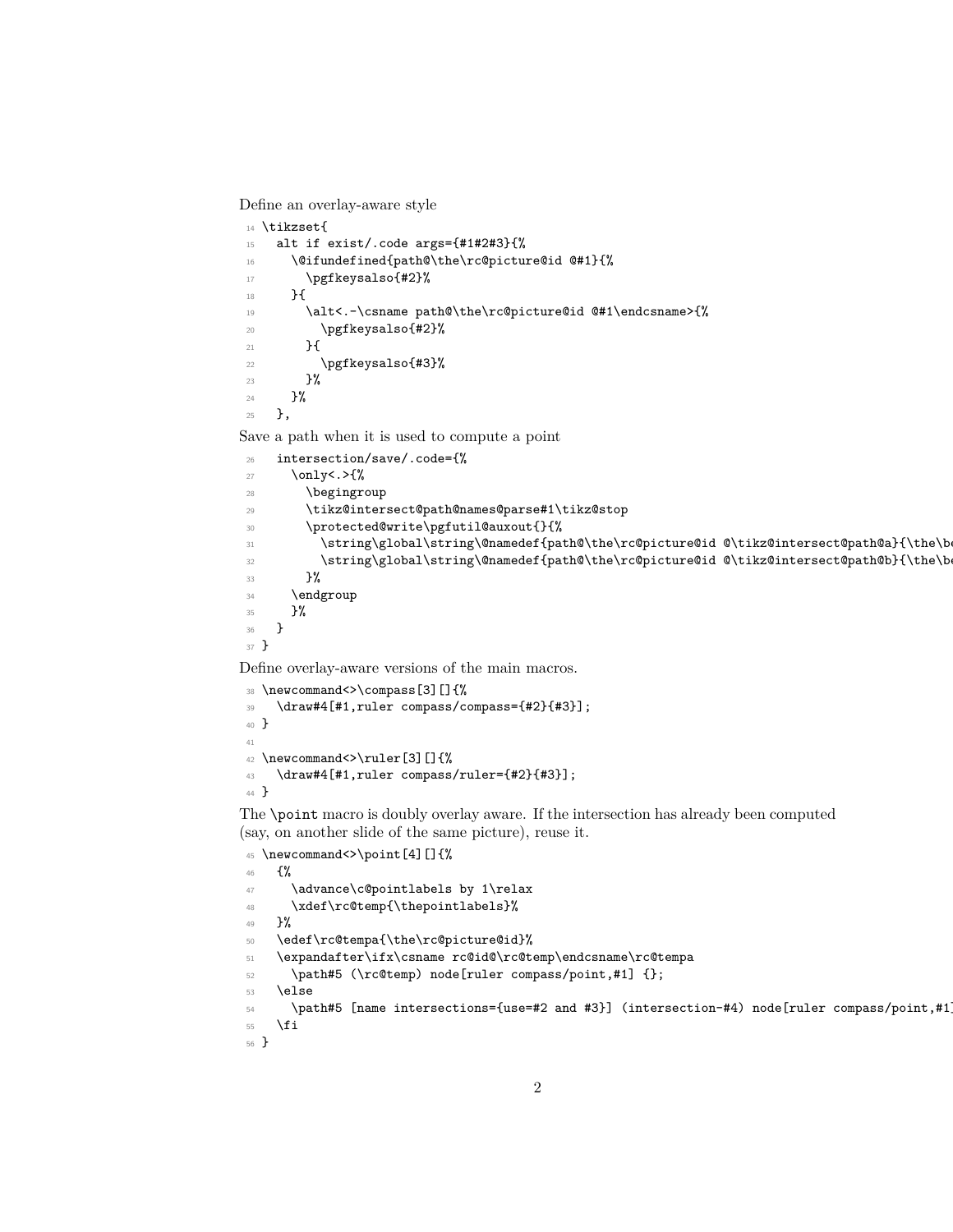Now for the non-beamer versions

\else

The overlay-aware style defaults to the first option.

```
58 \tikzset{
59 alt if exist/.code args={#1#2#3}{%
60 \pgfkeysalso{#2}%
61 },
```
Saving this means we don't have to have two versions of a more complicated bit of code.

```
62 intersection/save/.code={%
63 \begingroup
64 \tikz@intersect@path@names@parse#1\tikz@stop
65 \protected@write\pgfutil@auxout{}{%
\frac{66}{\text{string\gamma}} \string\global\string\@namedef{path@\the\rc@picture@id @\tikz@intersect@path@a}{\thepa
67 \label{thm:1} \label{thm:1} \label{thm:1} \label{thm:1}68 }%
69 \endgroup
70 }
71 }
```
Non-overlay aware versions of the primary commands.

```
72 \newcommand\compass[3][]{%
73 \draw [#1,ruler compass/compass={#2}{#3}];
74 }
75
76 \newcommand\ruler[3][]{%
77 \draw [#1, ruler compass/ruler={#2}{#3}];
78 }
79
80 \newcommand\point[4][]{%
81 \path [name intersections={use=#2 and #3}] (intersection-#4) node[ruler compass/point,#1] {}
82 }
```
End of non-beamer specific section

83 \fi

The following macros process the path/point specifications. The first looks to see if the first character is a period.

```
84 \def\rc@processpt#1{%
```

```
85 \pgfutil@ifnextchar.{\rc@processpt@@#1}{\rc@processpt@#1}}
```
Nope, so now look for a plus or a minus.

```
86 \def\rc@processpt@#1#2\pgf@stop{%
```

```
87 \pgfutil@in@+{#2}%
```
- 88 \ifpgfutil@in@
- 89 \let\@next=\rc@processpt@plus
- \else

```
91 \pgfutil@in@-{#2}%
```
- \ifpgfutil@in@
- \let\@next=\rc@processpt@minus
- **\else**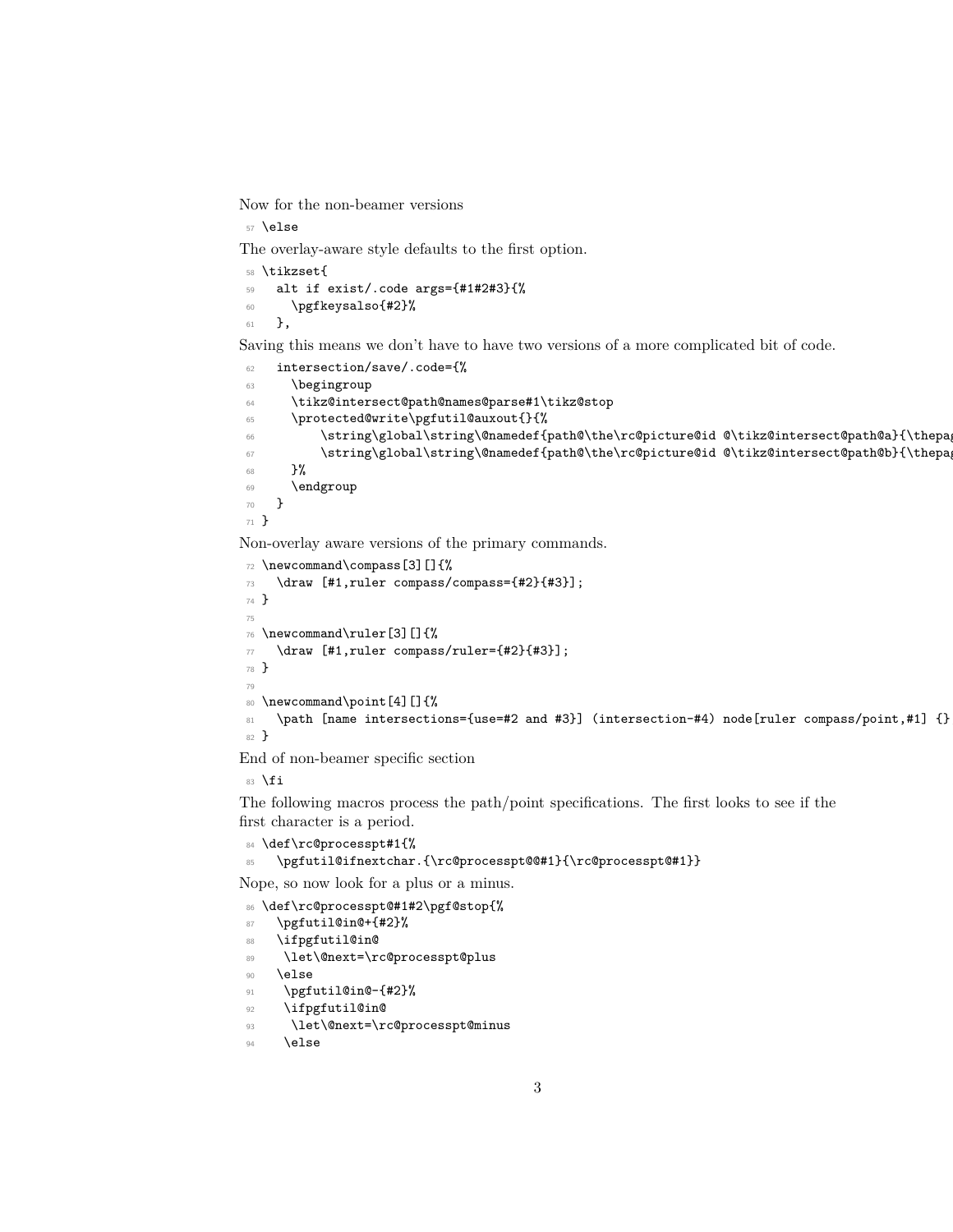```
95 \let\@next=\rc@processpt@bare
```
- $96$  \fi
- $97$  \fi

```
98 \@next#1#2\pgf@stop
```

```
99 }
```
Okay, we got a period. That means the current point, possibly with an offset.

```
100 \def\rc@processpt@@#1.#2\pgf@stop{%
```

```
101 \def\rc@temp{#2}%
```

```
102 \ifx\rc@temp\pgfutil@empty
```

```
103 \edef\rc@temp{\thepointlabels}%
```

```
104 \else
```

```
105 \pgfmathparse{int(\the\c@pointlabels + #2)}%
```

```
106 \begingroup
```

```
107 \c@pointlabels=\pgfmathresult\relax
```

```
108 \xdef\rc@temp{\thepointlabels}%
```

```
109 \endgroup
```

```
110 \fi
```

```
111 \let#1\rc@temp
```

```
112 }
```
We need to add an offset to the given label, so need to compute the index of the label.

```
113 \def\rc@processpt@plus#1#2+#3\pgf@stop{%
```

```
114 \pgfmathsetmacro\rc@temp{0}%
```

```
115 \rc@reverse#2\pgf@stop%
```

```
116 \pgfmathparse{int(\rc@temp + #3)}%
```

```
117 \begingroup
```

```
118 \c@pointlabels=\pgfmathresult\relax
```

```
119 \xdef\rc@temp{\thepointlabels}%
```

```
120 \endgroup
```

```
121 \let#1\rc@temp
```
<sup>122</sup> }

Same, but with a minus.

<sup>123</sup> \def\rc@processpt@minus#1#2-#3\pgf@stop{%

```
124 \pgfmathsetmacro\rc@temp{0}%
```

```
125 \rc@reverse#2\pgf@stop%
```

```
126 \pgfmathparse{int(\rc@temp - #3)}%
```

```
127 \begingroup
```

```
128 \c@pointlabels=\pgfmathresult\relax
```

```
129 \xdef\rc@temp{\thepointlabels}%
```

```
130 \endgroup
```

```
131 \let#1\rc@temp
```

```
132 }
```
Simplest case.

```
133 \def\rc@processpt@bare#1#2\pgf@stop{%
```
 $134$  \def#1{#2}}

Reverse lookup the counter value from its displayed format.

```
135 \def\rc@reverse#1{%
```

```
136 \ifx#1\pgf@stop
```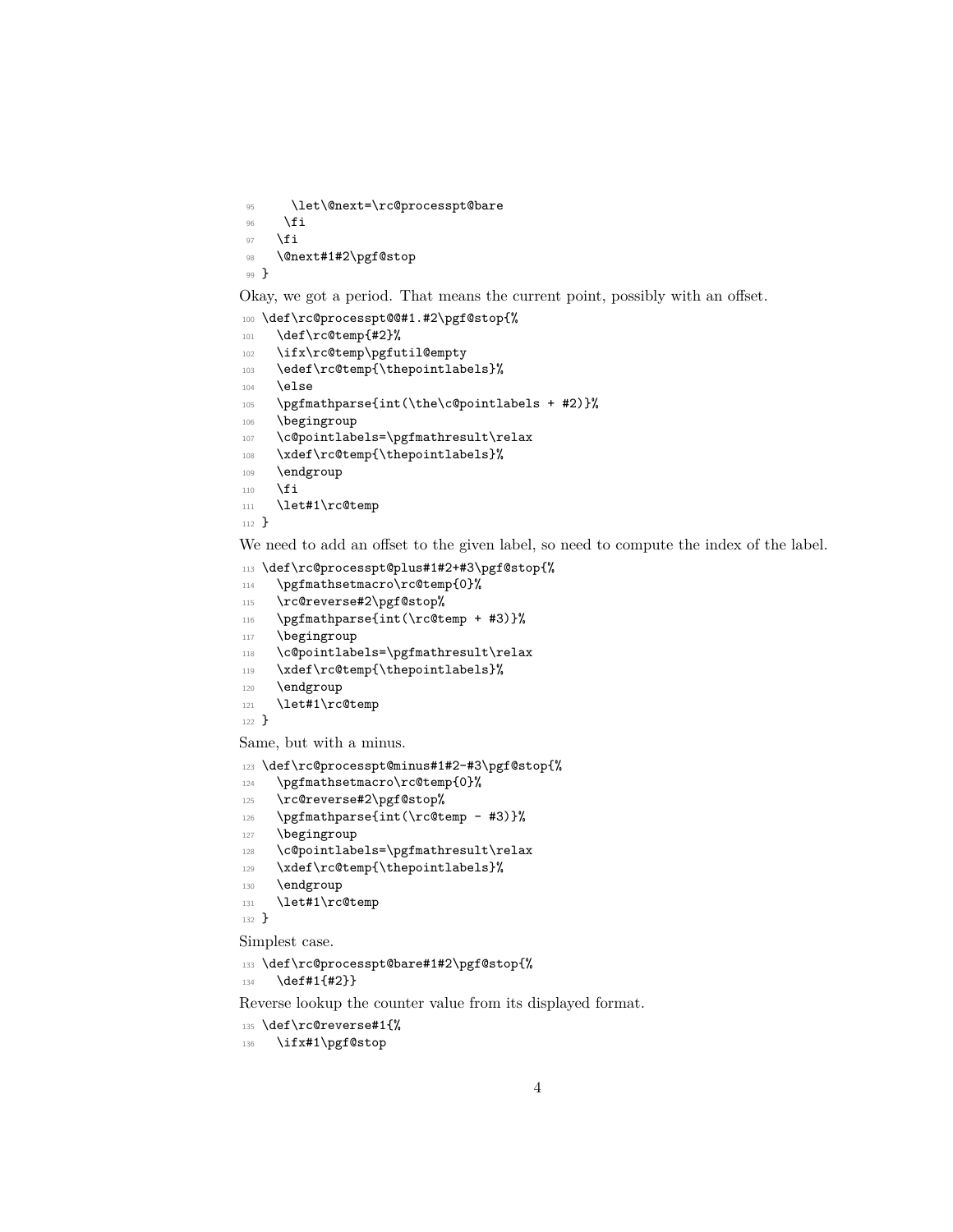```
137 \let\@next=\pgfutil@empty
138 \else
139 \let\@next=\rc@reverse
140 \pgfutil@tempcnta='#1\relax
\label{lem:main} $$\pgfmathsetmacro\rcorner\ref\rC@temp * \rcorner\thinspace * \the\pgfutil@tempcnta - \rcorner\rcorner\thinspace * \thinspace \eqno(1)142 \fi
143 \@next}
```
Compute the actual path name from the three token (lists).

```
144 \def\rc@parsepath#1#2#3#4\pgf@stop{%
145 \rc@processpt\rc@tempa#3\pgf@stop
146 \rc@processpt\rc@tempb#4\pgf@stop
147 \xdef#1{#2\rc@pathsep\rc@tempa\rc@pathsep\rc@tempb}%
148 }
```
Now we install all our styles

```
149 \tikzset{
```
Code which initialises our counters at the start of a picture.

```
150 every picture/.append style={
151 ruler compass/at begin picture
152 },
```
Passes the paths to the intersection but also takes note of their use.

```
153 intersection/use/.code args={#1 and #2}{%
154 \rc@parsepath\rc@pta#1\pgf@stop
155 \rc@parsepath\rc@ptb#2\pgf@stop
156 \pgfkeysalso{
157 of={\rc@pta} and \rc@ptb,
158 save={\rc@pta} and \rc@ptb,
159 }
160 },
```
to path for a circle through a given point.

```
161 circle through/.style={
162 to path={
163 \pgfextra{
164 \tikz@scan@one@point\pgfutil@firstofone(\tikztostart)\relax
165 \pgf@xa=\pgf@x
166 \pgf@ya=\pgf@y
167 \tikz@scan@one@point\pgfutil@firstofone(\tikztotarget)\relax
168 \pgfmathsetmacro\rc@radius{veclen(\pgf@x - \pgf@xa,\pgf@y - \pgf@ya)}%
169 }
170 circle[radius=\rc@radius pt] (\tikztotarget)
171 }
172 },
```
Flip an arc when drawing a segment.

173 arc flip/.is if=rc@fliparc,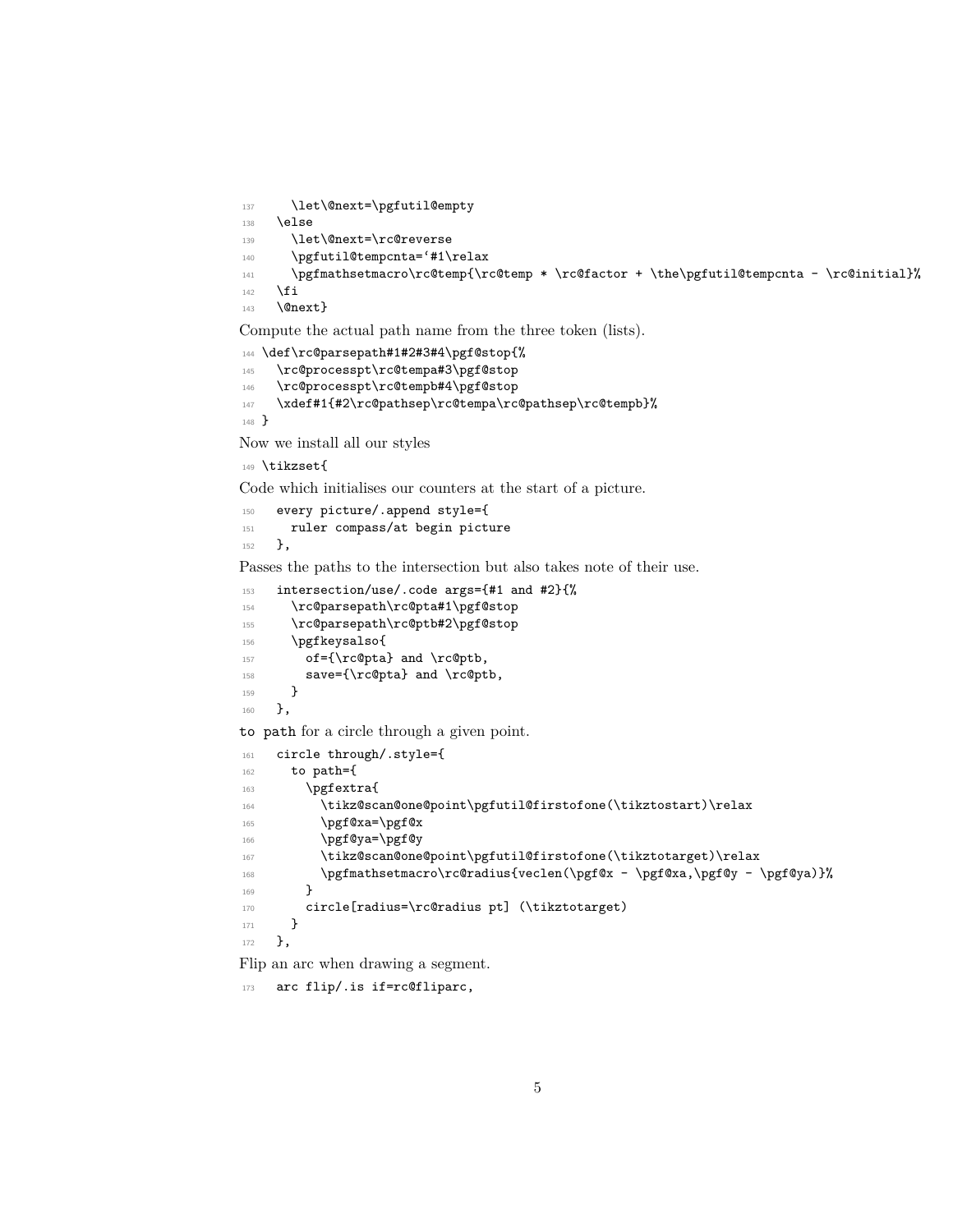Arc from one point to another centred on specified point.

```
174 centred arc to/.code 2 args={%
175 \tikz@scan@one@point\pgfutil@firstofone(#1)\relax
176 \pgfmathsetmacro\rc@radius{veclen(\tikz@lastx-\pgf@x,\tikz@lasty-\pgf@y)}%
177 \pgfmathsetmacro\rc@sangle{atan2(\tikz@lasty - \pgf@y,\tikz@lastx - \pgf@x)}%
178 \pgf@xa=\pgf@x
179 \pgf@ya=\pgf@y
180 \tikz@scan@one@point\pgfutil@firstofone(#2)\relax
181 \pgfmathsetmacro\rc@eangle{atan2(\pgf@y - \pgf@ya,\pgf@x - \pgf@xa)}%
182 \pgfmathsetmacro\rc@eangle{\rc@eangle < \rc@sangle ? \rc@eangle + 360 : \rc@eangle}%
183 \ifrc@fliparc
184 \pgfmathsetmacro\rc@eangle{\rc@eangle - 360}%
185 \fi
186 \pgfkeysalso{start angle=\rc@sangle, end angle=\rc@eangle, radius=\rc@radius pt}
187 },
```
Most of our keys are in this family.

```
188 ruler compass/.is family,
189 ruler compass/.cd,
```
Draft mode displays the labels.

```
190 draft mode/.is if=rc@draft,
191 % beamer mode/.is if=rc@beamer,
```
This is the actual code for resetting the counters.

```
192 at begin picture/.style={
193 execute at begin picture={
194 \global\advance\rc@picture@id by 1\relax
195 \setcounter{pointlabels}{0}%
196 },
197 },
```
Styling the point labels.

```
198 point labels/.is choice,
199 point labels/arabic/.code={%
200 \renewcommand\thepointlabels{\@arabic \c@pointlabels}%
201 \def\rc@initial{48}%
202 \def\rc@factor{10}%
203 },
204 point labels/alph/.code={%
205 \renewcommand\thepointlabels{\@alph \c@pointlabels}%
206 \def\rc@initial{96}%
207 \def\rc@factor{26}%
208 },
209 point labels/Alph/.code={%
210 \renewcommand\thepointlabels{\@Alph \c@pointlabels}%
_{211} \def\rc@initial{64}%
212 \def\rc@factor{26}%
213 },
```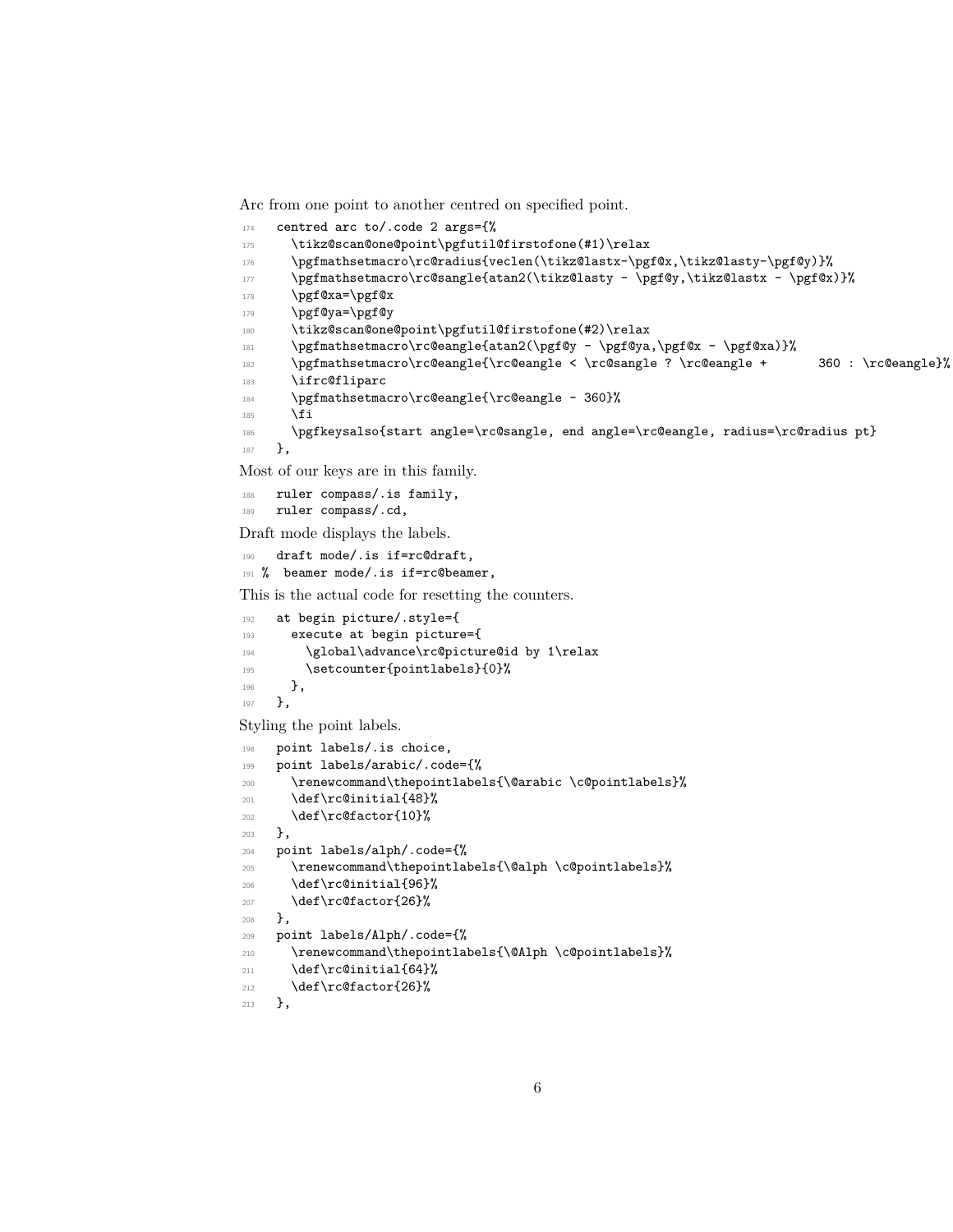Styling the point labels with the alphalph package.

```
214 point labels/alphalph/.code={%
215 \@ifundefined{alphalph}{%
216 \message{The "alphalph" option only works if the 'alphalph' package has been loaded (using
217 \renewcommand\thepointlabels{\@alph \c@pointlabels}%
218 \def\rc@initial{96}%
219 \det\{rcfactor\{26\}\}\220 \, \mathsf{H} \mathsf{V}221 \renewcommand\thepointlabels{\alphalph \c@pointlabels}%
222 \def\rc@initial{96}%
223 \det\{r \cdot 26\}224 }%
225 },
226 point labels/AlphAlph/.code={%
227 \@ifundefined{alphalph}{%
228 \message{The "AlphAlph" option only works if the 'alphalph' package has been loaded (using
229 \renewcommand\thepointlabels{\@Alph \c@pointlabels}%
230 \def\rc@initial{64}%
231 \def\rc@factor{26}%
232 }{%
233 \renewcommand\thepointlabels{\AlphAlph \c@pointlabels}%
234 \def\rc@initial{64}%
235 \delta \text{rcfactor} {26}%
236 }%
237 },
```
Styles for if the path is still in use or not.

```
238 construction in use/.style={
239 draw=blue
240 },
241 construction not in use/.style={
242 draw=gray!75,
243 },
```
Code for drawing a circle.

```
244 compass/.code 2 args={%
245 \rc@processpt\rc@pta#1\pgf@stop
246 \rc@processpt\rc@ptb#2\pgf@stop
247 \pgfkeysalso{ruler compass/compass aux={\rc@pta}{\rc@ptb}}%
248 },
249 compass aux/.style 2 args={
250 alt if exist={c\rc@pathsep#1\rc@pathsep#2}{
251 ruler compass/construction in use/.try,
252 }{
253 ruler compass/construction not in use/.try
254 },
255 name path=c\rc@pathsep#1\rc@pathsep#2,
256 ruler compass/every construction path/.try,
257 ruler compass/every compass/.try,
258 insert path={
```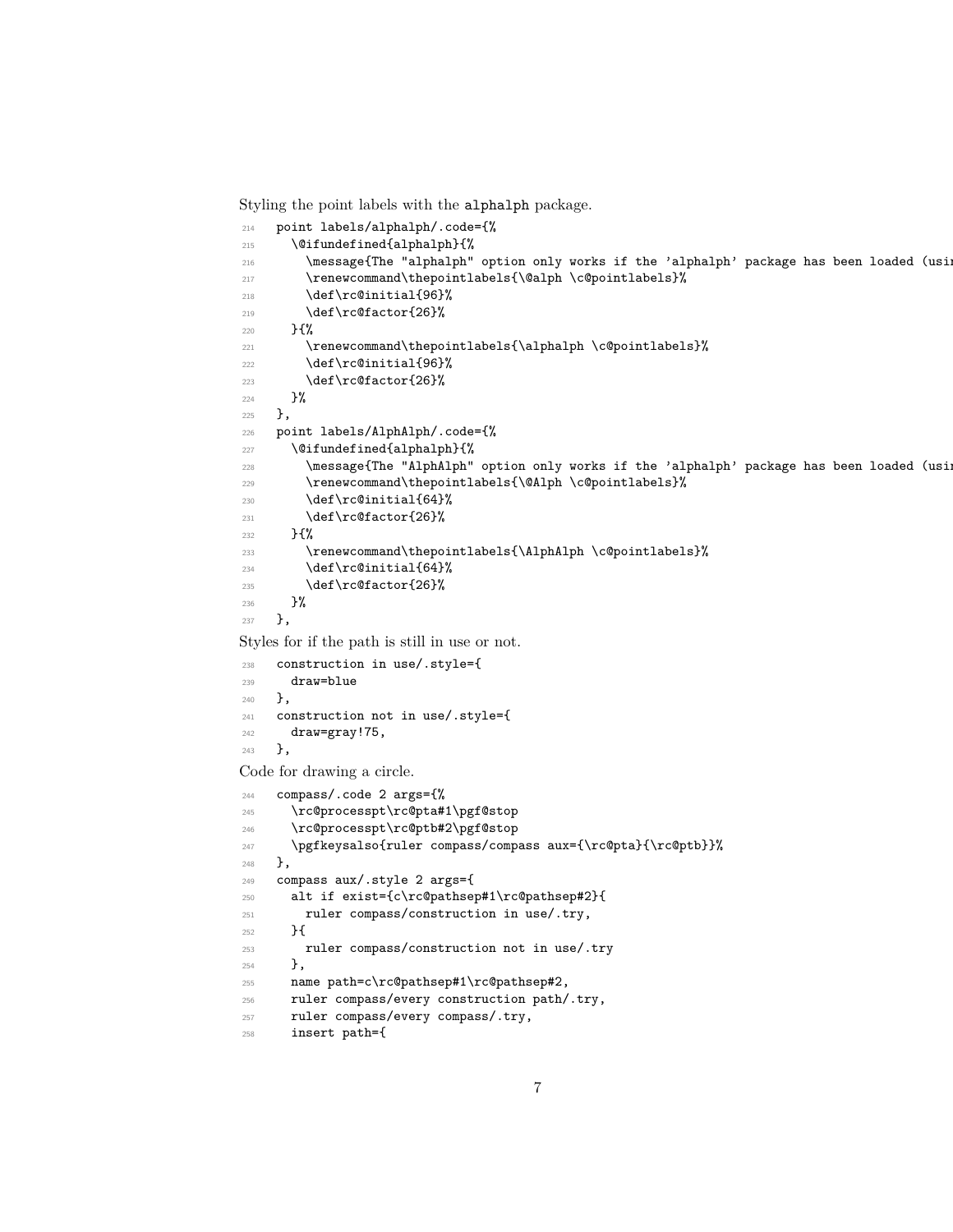```
259 (#1) to[circle through] (#2)
260 node[name=c\rc@pathsep#1\rc@pathsep#2\rc@pathsep centre,ruler compass/aux point={#1}] {}
261 node[name=c\rc@pathsep#1\rc@pathsep#2\rc@pathsep rim,ruler compass/aux point={#2}] {}
<sup>262</sup> },
263 },
```
Code for drawing a straight line.

```
264 ruler/.code 2 args={%
265 \rc@processpt\rc@pta#1\pgf@stop
266 \rc@processpt\rc@ptb#2\pgf@stop
267 \pgfkeysalso{ruler compass/ruler aux={\rc@pta}{\rc@ptb}}%
268 },
269 ruler aux/.style 2 args={
270 overlay,
271 alt if exist={r\rc@pathsep#1\rc@pathsep#2}{
272 ruler compass/construction in use/.try
273 }{
274 ruler compass/construction not in use/.try
275 },
276 name path=r\rc@pathsep#1\rc@pathsep#2,
277 ruler compass/every construction path/.try,
278 ruler compass/every ruler/.try,
279 insert path={
280 ($(#1)!\pgfkeysvalueof{/tikz/ruler compass/ruler length}!(#2)$) -- ($(#2)!\pgfkeysvalueof{/tikz/ruler compass/ruler length}!(#1)$)
281 node[name=r\rc@pathsep#1\rc@pathsep#2\rc@pathsep start,ruler compass/aux point={#1}] {}
282 node[name=r\rc@pathsep#1\rc@pathsep#2\rc@pathsep end,ruler compass/aux point={#2}] {}
283 },
284 },
```
Sets the ruler length.

ruler length/.initial=20,

Auxiliary point style.

```
286 aux point/.style={
287 node contents/.try={},
288 at={(#1)},
289 ruler compass/every aux point/.try
290 },
```
Draws a point as a coordinate with another node for styling.

```
291 point/.style={
292 ruler compass/name it,
293 coordinate,
294 node contents/.try={},
295 insert path={
296 node[
297 fill=#1,
298 circle,
299 minimum width=1mm,
300 inner sep=0mm,
301 reset label anchor,
```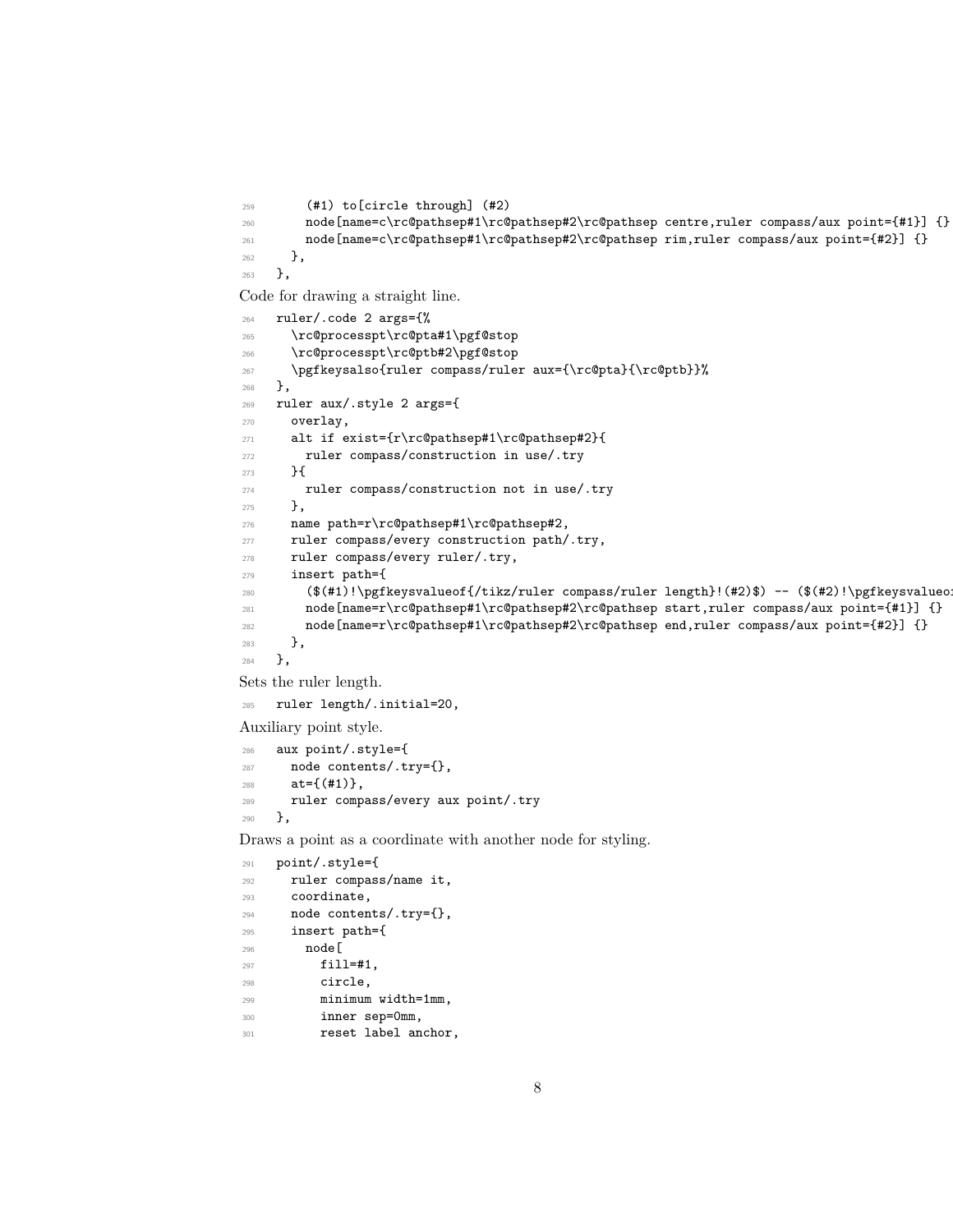```
302 anchor=center,
303 node contents/.try={},
304 ruler compass/every point/.try,
305 ] {}
306 }
307 },
```
Forces a point to be named.

```
308 name it/.code={%
309 \ifx\tikz@fig@name\pgfutil@empty
310 \stepcounter{pointlabels}%
311 \pgfkeysalso{name=\thepointlabels}%
312 \expandafter\xdef\csname rc@id@\thepointlabels\endcsname{\the\rc@picture@id}%
313 \ifrc@draft
314 \pgfkeysalso{label={[ruler compass/draft label/.try]\thepointlabels}}%
315 \fi
316 \fi
317 },
318 point/.default=black,
319 }
```
Sets the initial scale and offset of the enclosing box.

```
320 \def\rc@scale{1}
321 \def\rc@offset{0pt}
```
Sets the bounding box from the auxiliary file.

```
322 \def\jump@setbb#1#2#3{%
323 \@ifundefined{jump@#1@maxbb}{%
324 \expandafter\gdef\csname jump@#1@maxbb\endcsname{#3}%
325 }\frac{1}{2}326 \csname jump@#1@maxbb\endcsname
327 \pgf@xa=\pgf@x
328 \pgf@ya=\pgf@y
329 \frac{43}{3}330 \pgfmathsetlength\pgf@x{max(\pgf@x,\pgf@xa)}%
331 \pgfmathsetlength\pgf@y{max(\pgf@y,\pgf@ya)}%
332 \expandafter\xdef\csname jump@#1@maxbb\endcsname{\noexpand\pgfpoint{\the\pgf@x}{\the\pgf@y}}%
333 }
334 \@ifundefined{jump@#1@minbb}{%
335 \expandafter\gdef\csname jump@#1@minbb\endcsname{#2}%
336 }{%
337 \csname jump@#1@minbb\endcsname
338 \pgf@xa=\pgf@x
339 \pgf@ya=\pgf@y
340 #2
341 \pgfmathsetlength\pgf@x{min(\pgf@x,\pgf@xa)}%
342 \pgfmathsetlength\pgf@y{min(\pgf@y,\pgf@ya)}%
343 \expandafter\xdef\csname jump@#1@minbb\endcsname{\noexpand\pgfpoint{\the\pgf@x}{\the\pgf@y}}%
344 }
345 }
```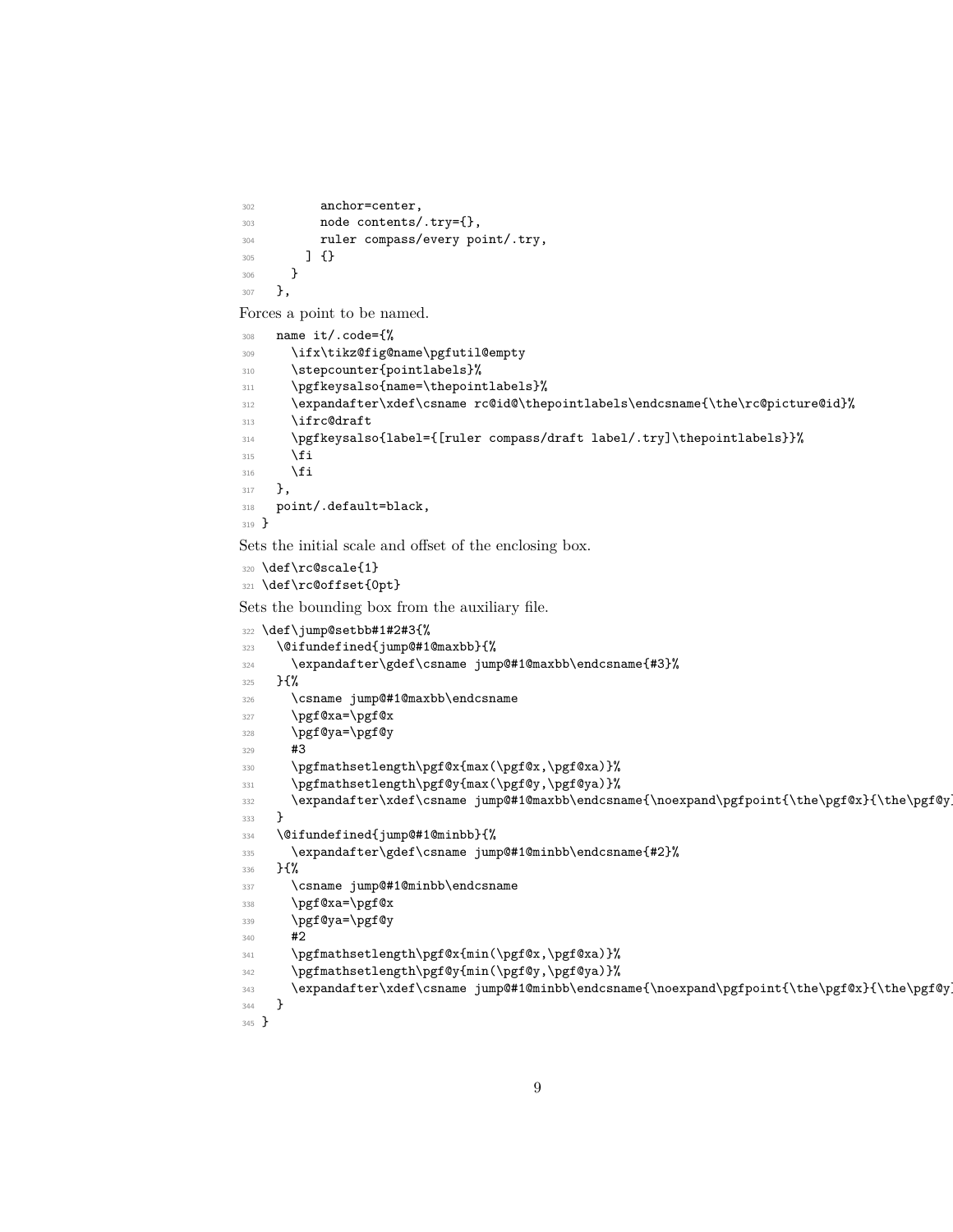Installs the code to save the bounding box.

```
346 \tikzset{
347 stop jumping/.style={
348 execute at end picture={%
349 \pgfmathsetlength\pgf@xa{\pgf@picminx/\rc@scale}%
350 \pgfmathsetlength\pgf@ya{\pgf@picminy/\rc@scale}%
351 \pgfmathsetlength\pgf@xb{\pgf@picmaxx/\rc@scale}%
352 \pgfmathsetlength\pgf@yb{\pgf@picmaxy/\rc@scale}%
353 \immediate\write\pgfutil@auxout{%
\lambda154 \noexpand\jump@setbb{\the\rc@picture@id}{\noexpand\pgfpoint{\the\pgf@xa}{\the\pgf@ya}}
355 },
356 \pgf@x=\pgf@picminx
357 \pgf@y=\pgf@picminy
358 \csname jump@\the\rc@picture@id @minbb\endcsname
359 \pgf@xa=\pgf@x
360 \pgf@ya=\pgf@y
361 \pgf@x=\pgf@picmaxx
362 \pgf@y=\pgf@picmaxy
363 \csname jump@\the\rc@picture@id @maxbb\endcsname
364 \edef\rc@temp{\noexpand\path (\the\pgf@xa - \rc@offset,\the\pgf@ya - \rc@offset) -- (\th
365 \rc@temp
366 },
367 },
Scales the picture to fit inside a given rectangle.
368 max size/.code 2 args={%
369 \pgfutil@ifundefined{jump@\the\rc@picture@id @maxbb}{}{%
370 \csname jump@\the\rc@picture@id @maxbb\endcsname
371 \pgf@xa=\pgf@x
372 \pgf@ya=\pgf@y
373 \csname jump@\the\rc@picture@id @minbb\endcsname
374 \advance\pgf@xa by -\pgf@x
375 \advance\pgf@ya by -\pgf@y
376 \advance\pgf@xa by \rc@offset
377 \advance\pgf@xa by \rc@offset
378 \advance\pgf@ya by \rc@offset
379 \advance\pgf@ya by \rc@offset
380 \pgfmathsetmacro\rc@xratio{\pgf@xa > #1 ? \pgf@xa/#1 : 1}%
381 \pgfmathsetmacro\rc@yratio{\pgf@ya > #2 ? \pgf@ya/#2 : 1}%
382 \pgfmathsetmacro\rc@scale{1/max(\rc@xratio,\rc@yratio)}%
383 \pgfkeysalso{scale=\rc@scale}%
384 }
385 },
```

```
386 enclosing box/offset/.store in=\rc@offset,
387 constrain/.style={
388 execute at begin picture=\constrain
389 }
```
<sup>390</sup> }

Defines a clip to the enclosing box.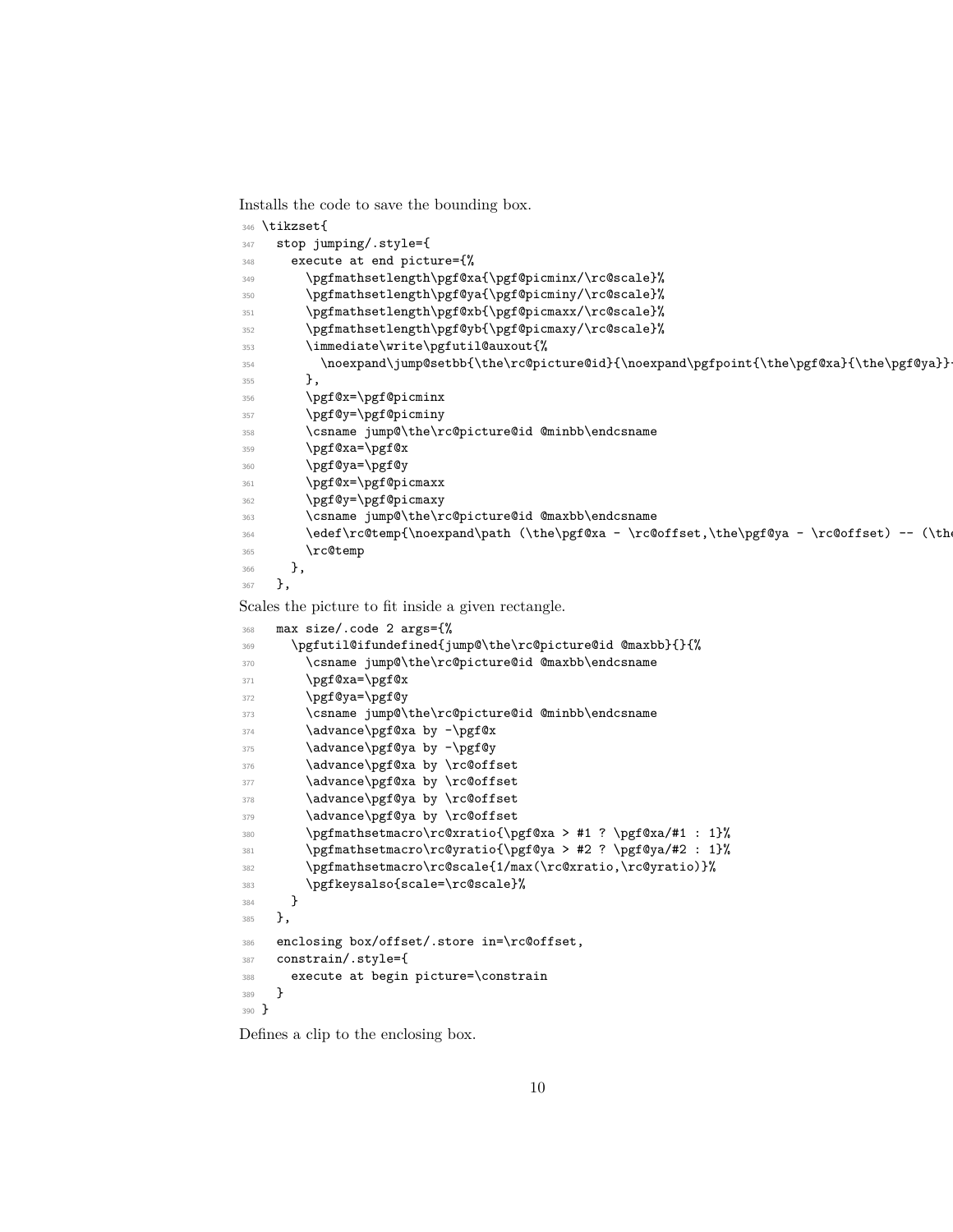```
391 \newcommand\constrain{%
392 \pgfutil@ifundefined{jump@\the\rc@picture@id @minbb}{}{%
393 \csname jump@\the\rc@picture@id @minbb\endcsname
394 \pgfmathsetlength\pgf@xa{\pgf@x-\rc@offset}%
395 \pgfmathsetlength\pgf@ya{\pgf@y-\rc@offset}%
396 \csname jump@\the\rc@picture@id @maxbb\endcsname
397 \pgfmathsetlength\pgf@xb{\pgf@x+\rc@offset}%
398 \pgfmathsetlength\pgf@yb{\pgf@y+\rc@offset}%
399 \edef\rc@temp{\noexpand\clip (\the\pgf@xa,\the\pgf@ya) rectangle (\the\pgf@xb,\the\pgf@yb);}
400 \ifpgf@relevantforpicturesize
401 \pgf@relevantforpicturesizefalse
402 \rc@temp
403 \pgf@relevantforpicturesizetrue
404 \else
405 \rc@temp
406 \qquad \qquad \sqrt{f}i407 }%
408 }
409
```
Defines the enclosing box node.

```
410 \expandafter\def\csname pgf@sh@ns@enclosing box\endcsname{rectangle}
411 \expandafter\def\csname pgf@sh@np@enclosing box\endcsname{%
412 \pgfutil@ifundefined{jump@\the\rc@picture@id @minbb}{%
413 \def\southwest{\pgfqpoint{\pgf@picminx}{\pgf@picminy}}%
414 \def\northeast{\pgfqpoint{\pgf@picmaxx}{\pgf@picmaxy}}%
415 }{%
416 \csname jump@\the\rc@picture@id @minbb\endcsname
417 \pgfmathsetlength\pgf@xa{\pgf@x-\rc@offset}%
418 \pgfmathsetlength\pgf@ya{\pgf@y-\rc@offset}%
419 \edef\southwest{\noexpand\pgfqpoint{\the\pgf@xa}{\the\pgf@ya}}%
420 \csname jump@\the\rc@picture@id @maxbb\endcsname
421 \pgfmathsetlength\pgf@xb{\pgf@x+\rc@offset}%
422 \pgfmathsetlength\pgf@yb{\pgf@y+\rc@offset}%
423<br/>\label{thm:main} $$ \edef\northesst{\noexpand\pgfgpoint{\the\pgf@xb}={\the\pgf@yb}}\424 }%
425 }
426 \expandafter\def\csname pgf@sh@nt@enclosing box\endcsname{{1}{0}{0}{1}{0pt}{0pt}}
427 \expandafter\def\csname pgf@sh@pi@enclosing box\endcsname{\pgfpictureid}
428
429
Defines the layer code for individual paths and nodes.
430 \tikzset{
```

```
431 on layer/.code={
432 \pgfonlayer{#1}\begingroup
433 \aftergroup\endpgfonlayer
434 \aftergroup\endgroup
435 },
436 node on layer/.code={
437 \gdef\node@@on@layer{%
```